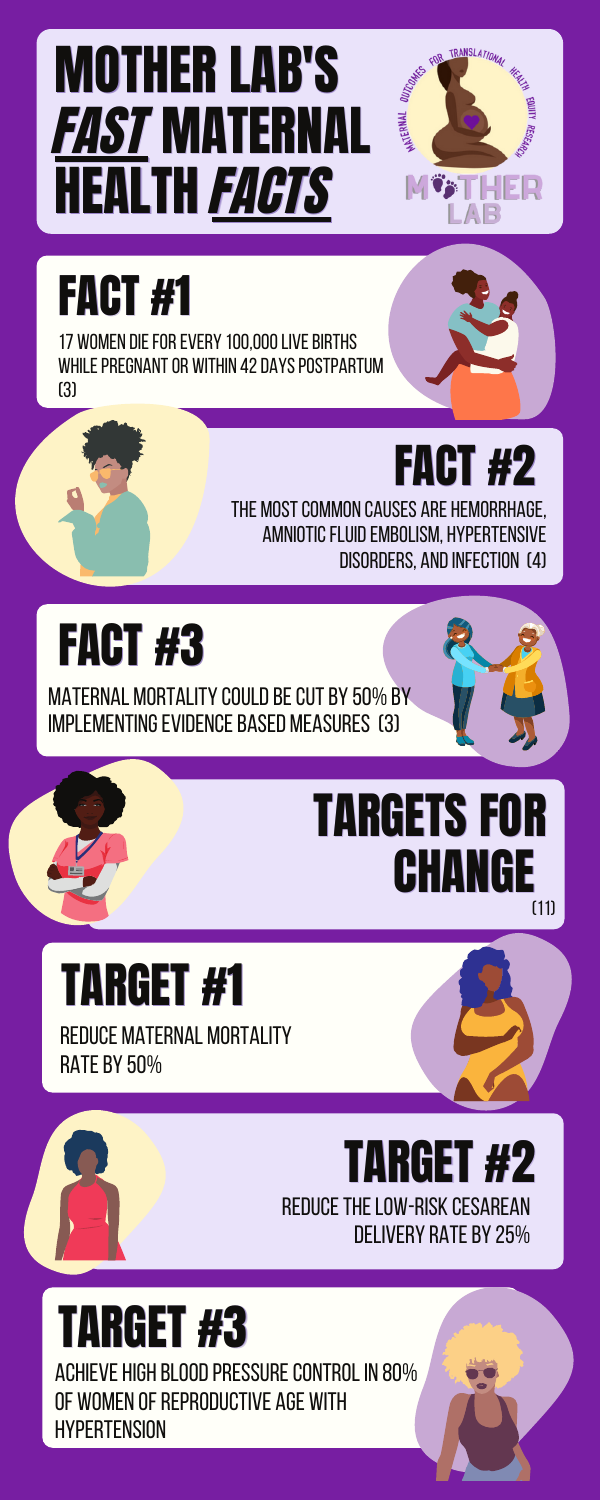Medicaidcovered almost halfof allbirths(42%) in 2018 and mostcomplicationsoccurpost60dayspostpartum-but LAWS ONLY ALLOW COVERAGE FOR UP TO 60 DAYS BEFORE NEEDING TO REAPPLY

### MOTHER LAB'S FAST MATERNAL HEALTH FACTS

#### "USING LIFE COURSE APPROACH IN ADDRESSING SOCIAL DETERMINANTS OF HEALTH" US SURGEON GENERAL CALL TO ACTION

#### RACIAL/ETHNIC DISPARITIES

PREGNANCY-RELATED MORTALITY RATIO FOR NON-HISPANIC BLACK WOMEN 2007-2016 WAS 2-3X HIGHER THAN WHITE **WOMEN** 

### RURAL DISPARITIES

THERE IS A SHORTAGE OF MATERNAL HEALTHCARE PROVIDERS AS ONLY 6% OF OB/GYNS WORK IN RURAL AREAS & WOMEN IN THESE areas experience higher rates or delayed prenatal care



THE GREATEST RISK IS FOR AGE  $40+->$ 76.5% of maternal mortality

TRANSLATIONAL



WATERNAL OUTCOMES

INSURANCE COVERAGE



### DATA QUALITY

LACK OF DATA INDICATING WHERE POOR OUTCOMES ARE **OCCURRING, WHAT TYPES OF RESOURCES ARE LACKING IN** THE AREAS, AND DEFICIENCIES OF QUALITY OF CARE

#### DIFFERENTIAL MORTALITY AND MORBIDITY RATES BY AGE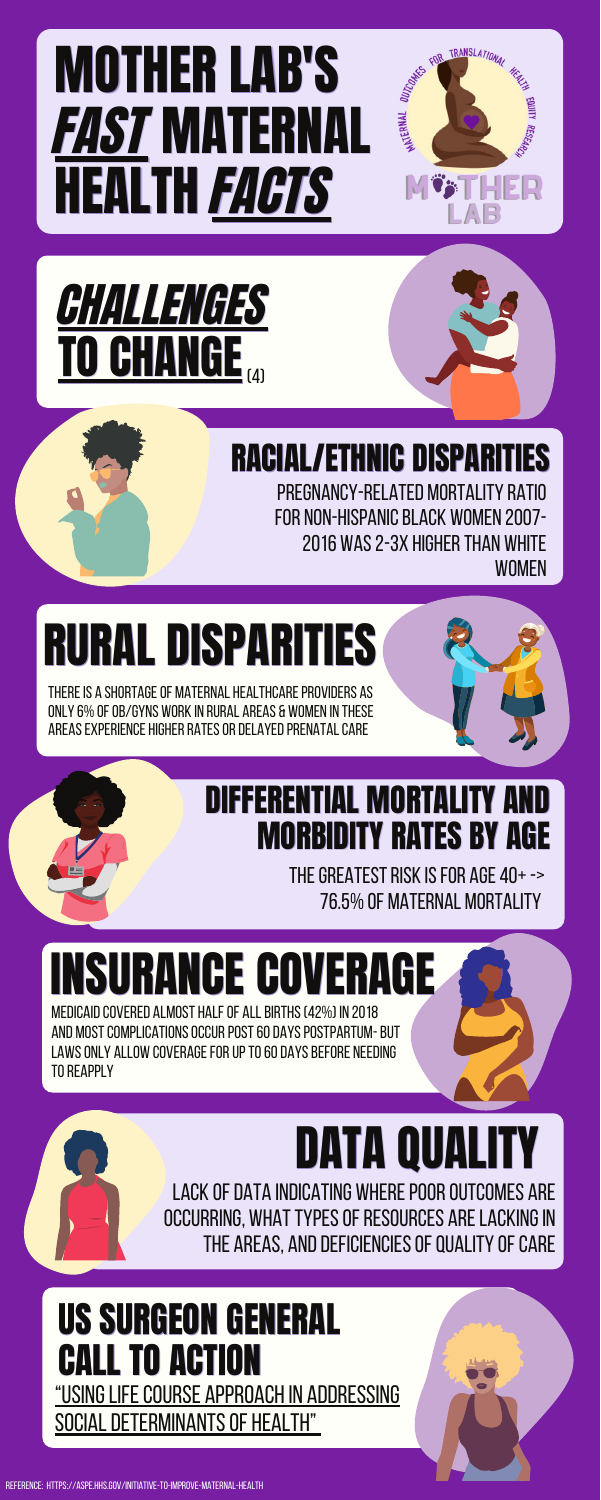### MOTHER LAB'S FAST MATERNAL HEALTH *FACTS*

SOLUTIONS

## SAFETY BUNDLES

TRANSLATIONAL

WATERNAL OUTCOMES

STRUCTURED AND STRAIGHTFORWARD WAY TO IMPLEMENT **EVIDENCE-BASED PRACTICES SUCH AS PROTOCOLS.** CHECKLISTS, SIMULATION TRAINING, AND STAFF TRAINING (6).

### INCREASED ACCESS

Black women are also morelikely tolack ACCESS TO HEALTHCARE AND INSURANCE COVERAGE-ESPECIALLY IN MATERNITY CARE DESERTS (6).

DOULAS

A DOULA IS A PROFESSIONAL LABOR ASSISTANT WHO PROVIDES PHYSICAL AND EMOTIONAL SUPPORT TO YOU AND YOUR PARTNER DURING PREGNANCY, CHILDBIRTH AND THE POSTPARTUM PERIOD (1).

#### oppression of marginalizedgroups(6).

MAKING DOULA CARE READILY AVAILABLE MAY HELP IMPROVE BLACK MATERNAL health in pregnancy anddelivery.,especially in traditional hospital and clinical settings where hospital staff are more inclined to dismissingblack women'sconcerns- a doula willstepin (2).

#### ANTI-RACISM IDEOLOGY

RFFERS TO A FORM OF ACTION AGAINST RACIAL HATRED, BIAS, SYSTEMIC RACISM, AND THE



#### REPRESENTATION

HAVING MORE ETHNICALLY DIVERSE, BLACK & BROWN DOCTORS INCREASES THE REPRESENTATION OF AFFECTED GROUPS AND PROVIDES A SENSE OF FAMILIARITY AND COMFORT (5).

#### INSTITUTIONALIZE DOULACARE